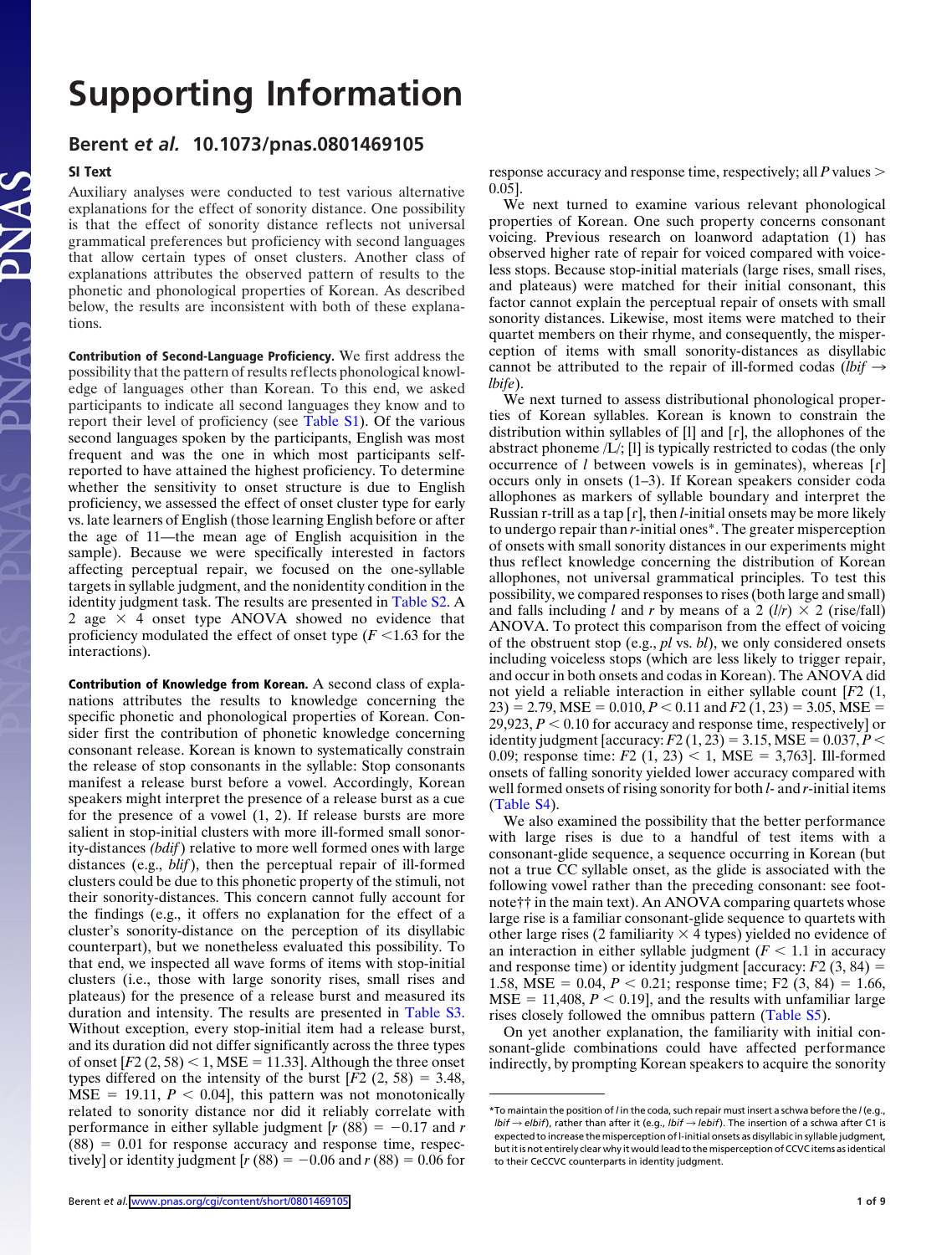hierarchy from experience with such sequences. There are several reasons to doubt this explanation. First, existing computational simulations have shown that exposure to such clusters alone is insufficient to trigger knowledge of the sonorityhierarchy<sup>†</sup>. Although this simulation did learn sonoritysequencing preferences of the sort demonstrated by our Korean participants given a language containing only consonant-vowel and consonant-glide-vowel words, such learning was possible only when the simulation was equipped with learning bias to use sonority as the basis of well-formedness generalizations. Moreover, the simulated learner did have active knowledge of sonority sequencing; it did not evaluate the well-formedness of nonnative consonant sequences merely by ''analogy'' to native words. These outcomes are fully in line with our hypothesis. Indeed, we are not citing the reported experiments as evidence that sonority sequencing cannot be learned by Korean speakers, but simply as evidence that these speakers do have this knowledge—not just knowledge of the Korean vocabulary.

Such learning, however, might be particularly challenging given the specific phonological properties of Korean. A generalization from consonant-glide sequences to onset clusters hinges on the representation of such sequences as two consonants. However, the glides in question do not pattern with other Korean consonants; e.g., they escape cooccurrence restrictions that apply to word-medial consonant clusters (4). Rather, they behave like vowels with respect to assimilation (4, 5), cooccurrence restrictions (5), reduplication (4), speech errors (6), and their representation by the orthography (5)—which leads many accounts of Korean to view such glides as member of the syllable's nucleus rather than two-consonant members of the onset. A learner treating consonant-glide sequences as two consonants runs the risk of incorrectly generalizing the properties of consonant-glide sequences to other consonant-sequences. To the extent the interpretation of consonant-glide sequences as two consonants could support any useful inferences regarding

- 1. Kang Y (2003) Perceptual similarity in loanword adaptation: English postvocalic wordfinal stops in Korean. *Phonology* 20:219 –273.
- 2. Iverson GK, Lee A (2006) Perception of contrast in Korean loanword adaptation. *Korean Linguist* 13:49 – 87.
- 3. Kenstowicz, M (2005) in *Proceedings of the First European Conference on Korean Linguistics*, eds Rhee S-J (Hankook, Seoul), pp 17–32.
- 4 Kim, JW, Kim, H (1991) The characters of Korean glides. *Studies Linguist Sci* 21:113–125.

the universal sonority hierarchy, such gains might come at the price of a failure to acquire the phonology of Korean altogether.

Finally, we examined the possibility that the effect of repair might reflect experience with syllable contacts—the cooccurrence of consonants across Korean syllables (e.g., [cap.**k**'o], "catches and," where "." represents a syllable boundary). The effects of such experience are difficult to predict. Sequences  $C_1C_2$  familiar from syllable contact might be recognized more accurately. Conversely,  $C_1C_2$  sequences familiar as markers of syllable boundary before  $C_2$  in Korean could encourage postulation in the experiments of a syllable boundary before  $C_2$  by means of epenthetic repair ( $pk \rightarrow pe.ka$ ). Either way, it is important to ensure that the effect of sonority distance is not confounded with familiarity. To this end, we compared responses to sequences attested across syllables (e.g., *p.k*; for discussion, see refs. 7 and 8) to those that are unattested (e.g., *b.d*; see Table S<sub>6</sub>). Because Korean has no obstruent-sonorant sequences in syllable contact (i.e., sequences with rising sonority), our analysis was limited to onsets with plateaus and falls. A 2 (attested vs. unattested clusters)  $\times$  2 (plateaus vs. falls) ANOVA yielded a significant interaction in both syllable judgment [accuracy:  $F2$  (1, 56) = 8.55, MSE = 0.015,  $P < 0.006$ ; response time:  $F2$   $(1, 56) < 1$ , MSE = 24,255] and identity judgment [accuracy:  $F2(1, 56) = 8.54$ , MSE =  $0.035, P < 0.006$ ; response time:  $F2$  (1, 56) = 8.77, MSE = 14,689,  $P < 0.005$ ]. Although familiar sequences were processed more accurately, familiarity does not explain the effect of sonority distance. Specifically, syllable judgment yielded higher accuracy for sonority plateaus relative to sonority falls whether or not the sequences were familiar. Likewise, identity judgment yielded faster and more accurate responses to sonority plateaus even when the sequences of level rising vs. falling sonority were both attested [accuracy:  $F2(1, 29) = 8.18, P < 0.08$ ; response time:  $F2(1, 29) = 13.70, P < 0.001;$  a small reverse effect for unattested items was not significant,  $F \leq 1.3$  in accuracy and response time]. The Materials are listed in Table S7.

In conclusion, these analyses lend no support to the attribution of sonority-distance effects to the specific phonetic and phonological properties of Korean nor to second languages spoken by our Korean participants.

- 5 Yun Y (2004) Dissertation (University of Washington, Seattle, WA).
- 6 Kang, K-S (2003) The status of onglides in Korean: Evidence from speech errors. *Studies Phonet Phonol Morphol* 9:1–15.
- 7. Jun J (1996) Place assimilation is not the result of gestural overlap: evidence from Korean and English *Phonology*, 33:377– 407.
- 8. Kabak, B (2003) The perceptual processing of second language consonant clusters. PhD Dissertation, University of Delaware.

<sup>†</sup>Hayes B, 38th Meeting of the North East Linguistic Society, October 26 –28, 2007, Ottawa, ON, Canada.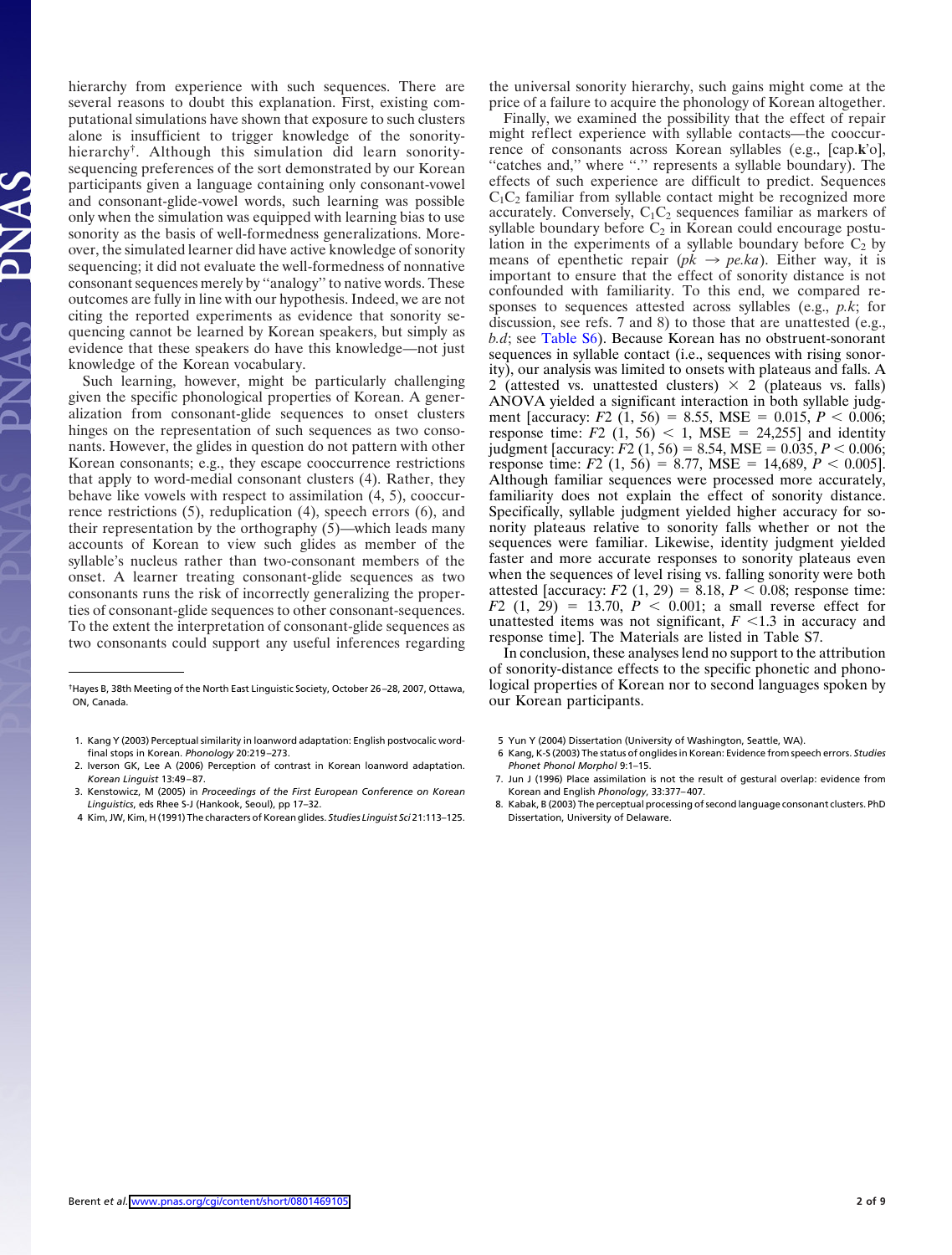#### **Table S1. Self-reports (no.) of second language proficiency**

PNAS PNAS

| Second language | Proficiency |                 |                              |                      |  |  |  |  |
|-----------------|-------------|-----------------|------------------------------|----------------------|--|--|--|--|
|                 | A few words | Hearing<br>only | Hearing and<br>speaking only | Fully<br>comfortable |  |  |  |  |
| English         | 31          | 34              |                              |                      |  |  |  |  |
| Chinese         | 18          |                 |                              |                      |  |  |  |  |
| French          |             |                 |                              |                      |  |  |  |  |
| Japanese        |             |                 |                              |                      |  |  |  |  |

Numbers indicate the number of participants at given proficiency level. These levels were "I only speak a few words"; "I am only comfortable hearing the language"; "I am comfortable with both hearing and speaking the language"; "I am fully comfortable hearing, speaking and writing in the language".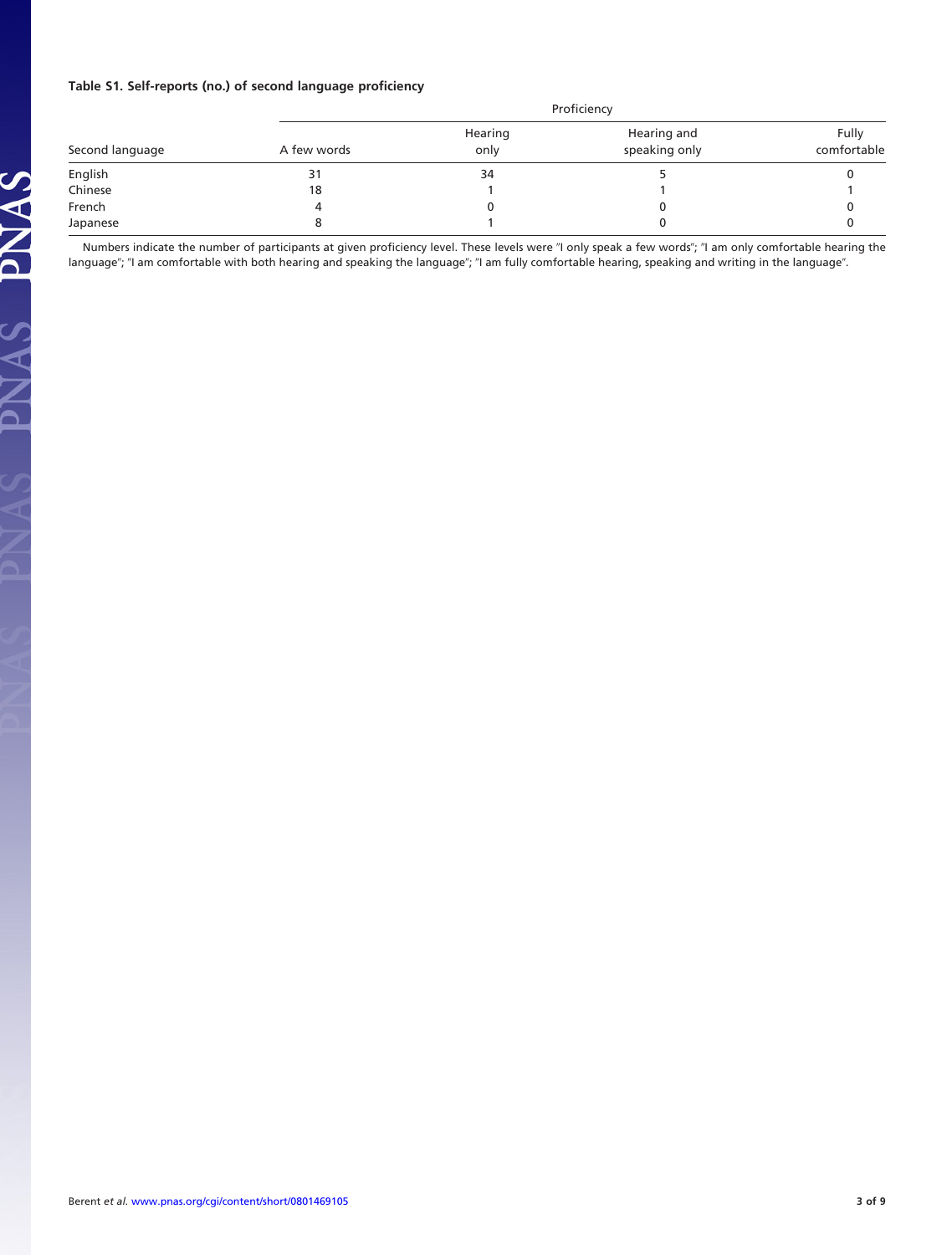#### **Table S2. The effect of onset cluster type for early vs. late learners of English**

|                           |                               | Syllable judgment | Identity judgment |                   |  |
|---------------------------|-------------------------------|-------------------|-------------------|-------------------|--|
| Sonority profile          | Response time, ms<br>Accuracy |                   | Accuracy          | Response time, ms |  |
| Early English acquisition |                               |                   |                   |                   |  |
| Large rises               | 0.72                          | 1,222             | 0.73              | 1,090             |  |
| Small rises               | 0.66                          | 1,323             | 0.68              | 1,078             |  |
| Plateaus                  | 0.64                          | 1,359             | 0.51              | 1,127             |  |
| Falls                     | 0.50                          | 1,381             | 0.39              | 1,231             |  |
| Late English acquisition  |                               |                   |                   |                   |  |
| Large rises               | 0.70                          | 1,288             | 0.66              | 1,045             |  |
| Small rises               | 0.68                          | 1,335             | 0.62              | 1,054             |  |
| Plateaus                  | 0.59                          | 1,355             | 0.40              | 1,109             |  |
| Falls                     | 0.47                          | 1,404             | 0.28<br>1,232     |                   |  |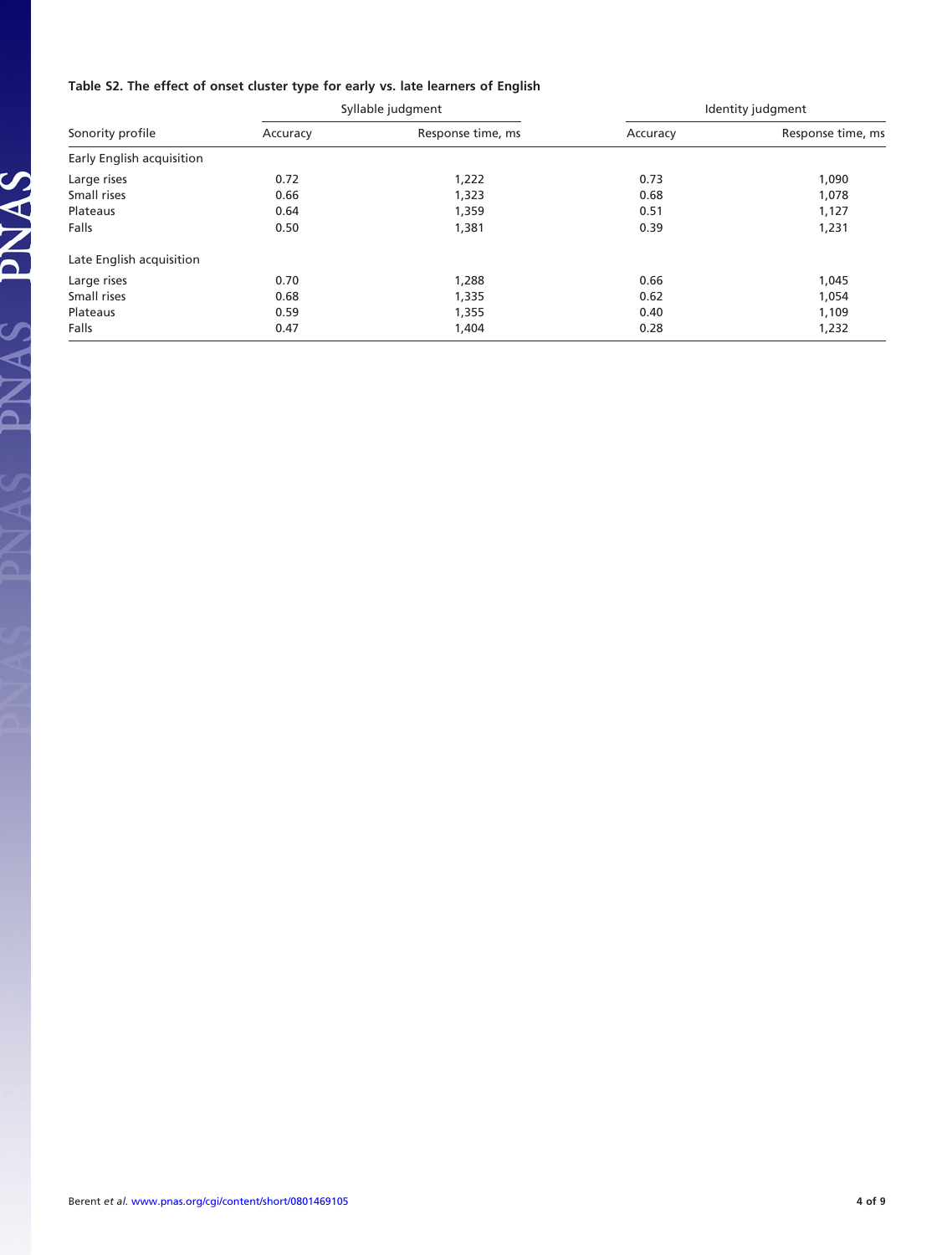**Table S3. The mean duration and mean intensity of the release burst in stop-initial items**

| Duration, ms | Intensity, dB |
|--------------|---------------|
| 10.11        | 60.49         |
| 9.58         | 59.07         |
| 10.28        | 62.04         |
|              |               |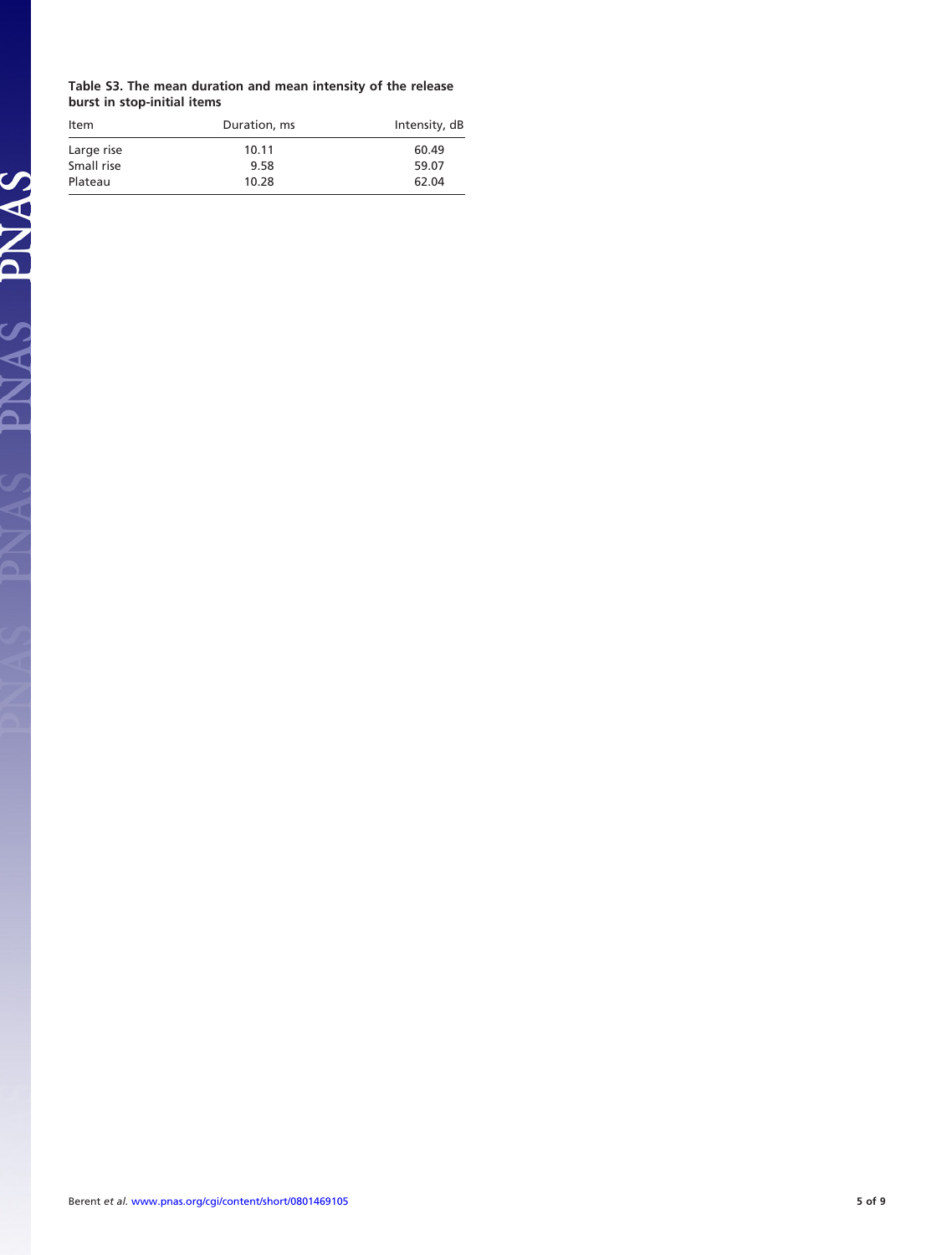### **Table S4. Mean response accuracy and response time (ms) to onsets of rising and falling sonority including** *l* **vs.** *r* **sonorants**

|                  |          | Syllable judgment (one syllable) |                   |          |          | Identity judgment (nonidentity trials) |                   |          |  |
|------------------|----------|----------------------------------|-------------------|----------|----------|----------------------------------------|-------------------|----------|--|
| Sonority profile | Accuracy |                                  | Response time, ms |          | Accuracy |                                        | Response time, ms |          |  |
|                  | l onsets | onsets <sup>.</sup>              | l onsets          | r onsets | onsets   | r onsets                               | onsets            | r onsets |  |
| <b>Rises</b>     | 0.76     | 0.70                             | .393              | .258     | 0.85     | 0.83                                   | 1,017             | 1,051    |  |
| Falls            | 0.56     | 0.37                             | .379              | .488     | 0.56     | 0.27                                   | 1,193             | 1.268    |  |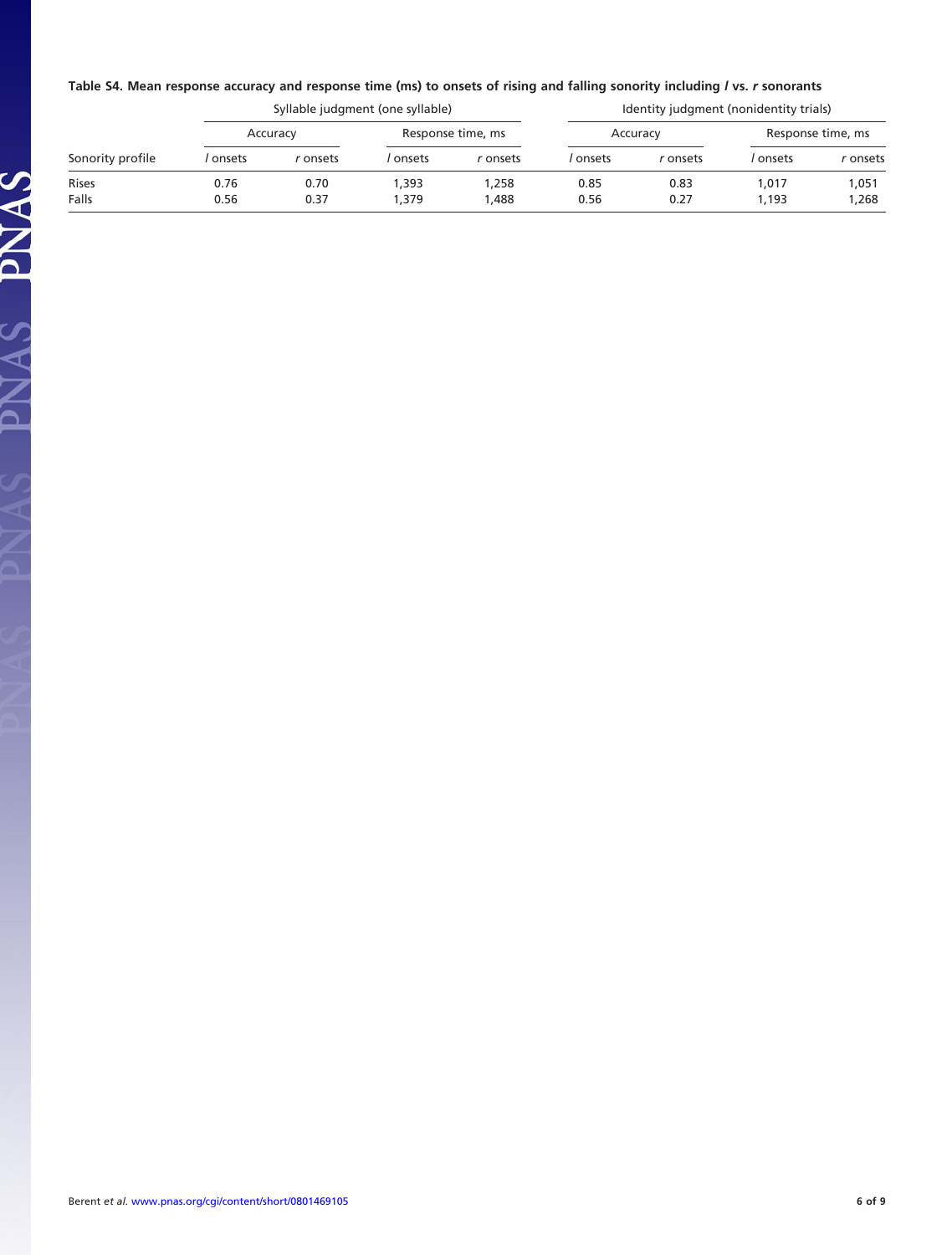**Table S5. Mean response accuracy and response time (ms) to quartets whose large-rise member has a familiar consonant-glide cluster relative to unfamiliar clusters**

|            |          | Syllable judgment (one syllable) |          |                   | Identity judgment (nonidentity trials) |            |          |                   |  |
|------------|----------|----------------------------------|----------|-------------------|----------------------------------------|------------|----------|-------------------|--|
|            |          | Accuracy                         |          | Response time, ms |                                        | Accuracy   |          | Response time, ms |  |
| Onset type | Familiar | Unfamiliar                       | Familiar | Unfamiliar        | Familiar                               | Unfamiliar | Familiar | Unfamiliar        |  |
| Large rise | 0.69     | 0.72                             | 1.152    | 1.272             | 0.62                                   | 0.70       | .088     | 1.106             |  |
| Small rise | 0.66     | 0.67                             | 1,339    | 1,313             | 0.66                                   | 0.62       | 1.049    | 1,091             |  |
| Plateau    | 0.60     | 0.63                             | 1,330    | 1,373             | 0.45                                   | 0.41       | 1.095    | 1,213             |  |
| Fall       | 0.49     | 0.49                             | 1.452    | 1.424             | 0.20                                   | 0.37       | 1.247    | 1,231             |  |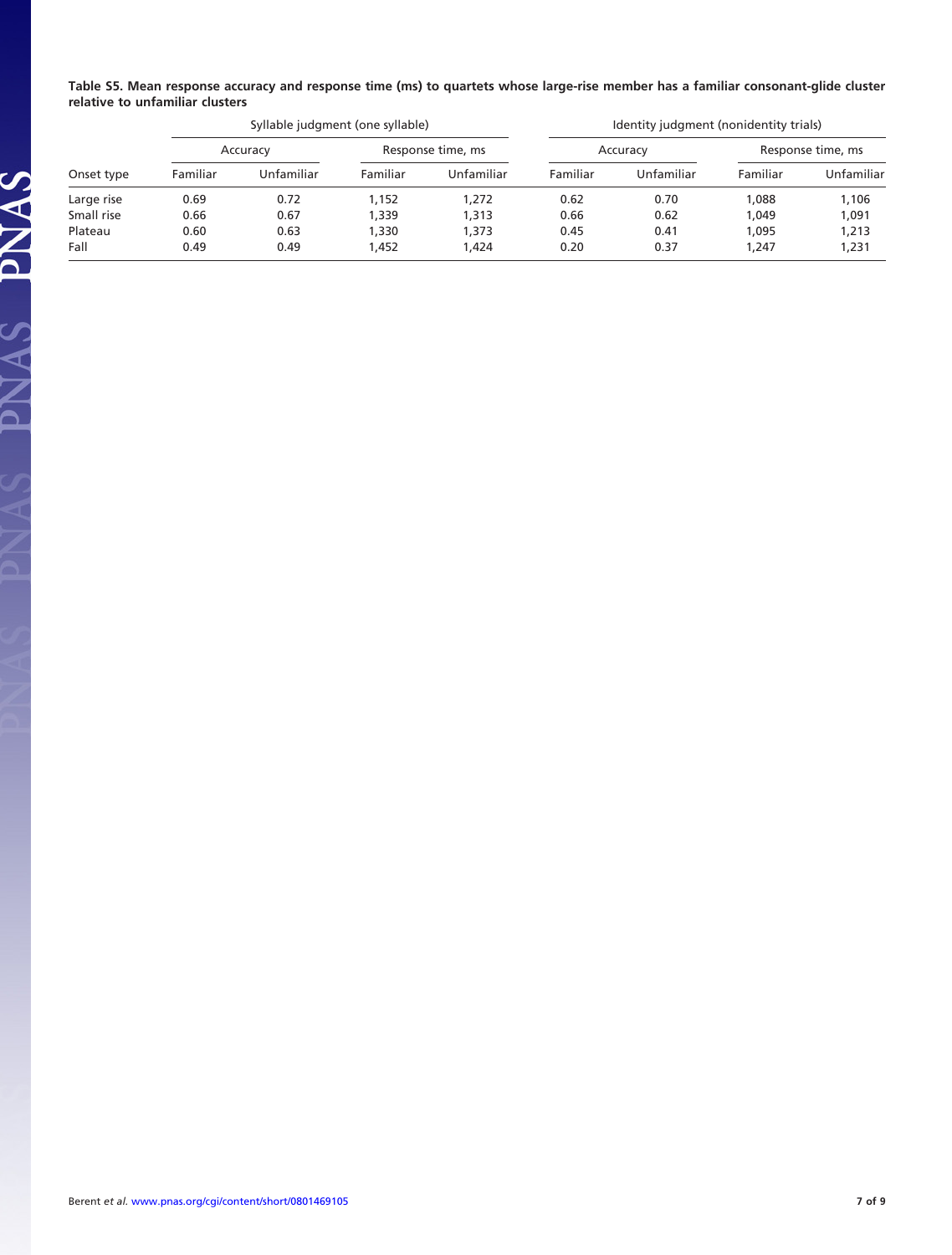**Table S6. Mean response time and response accuracy to consonant sequences with sonority plateaus or falling sonority that are either attested (existent) or unattested (nonexistent) across syllables in Korean**

|                  | Syllable judgment (one syllable) |          |                   |          | Identity judgment (nonidentity trials) |          |                   |          |
|------------------|----------------------------------|----------|-------------------|----------|----------------------------------------|----------|-------------------|----------|
|                  | Accuracy                         |          | Response time, ms |          | Accuracy                               |          | Response time, ms |          |
| Sonority profile | Unattested                       | Attested | Unattested        | Attested | Unattested                             | Attested | Unattested        | Attested |
| Plateau          | 0.63                             | 0.61     | .398              | .333     | 0.22                                   | 0.58     | 1.289             | 1,097    |
| Fall             | 0.41                             | 0.58     | 1.445             | .416     | 0.29                                   | 0.36     | 1.236             | 1,231    |